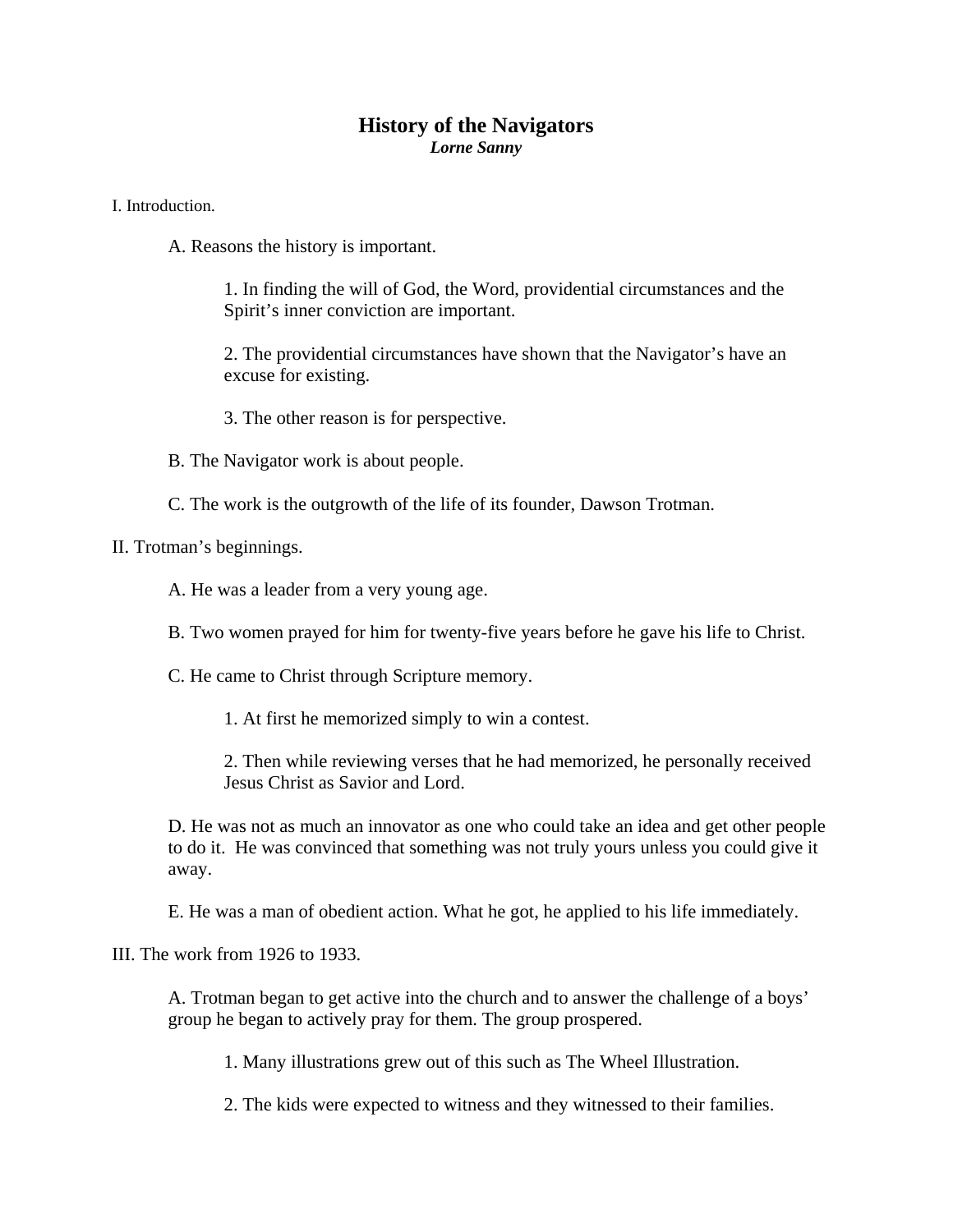B. The great need of the hour for Trotman was an army of soldiers dedicated to Jesus Christ believing not only that He is God, but that He can accomplish every promise He gave. Believing God was the root of the original Navigator work.

C. In prayer he put a finger on cities and states. His success in ministry grew out of extended prayer and belief that God could and would accomplish His promises in faith. (Hebrews 11:6)

D. Trotman was a man of courage because of his faith.

E. If we lose believing God, we lay the ax to the foundation of God's work through us.

F. Beginnings.

1. The Navigators was originally assigned to a junior high boys club when the first name was rejected because it was being used by another.

2. The Navigators are a product of what was at first called the "Minute Men."

3. The home was a focus for the early Navigator work.

IV. The hard-hitting days.

A. Trotman was tough on the workers in the early days.

1. He did it out of love though.

2. One cannot confuse a person with a purpose.

B. The only national secular press the Navigators had in those days was through an article called "Onward Christian Soldier" in September, 1941.

C. Many Navigators were on scene during the attack at Pearl Harbor.

1. Jim Downing, USS West Virginia.

2. Also was another Navigator Vic who went down with a ship but who led eleven to Christ on that ship and had a great spiritual influence.

3. Some of the strongest Christians known were Christians that came to Christ in the armed forces in those days.

D. Dr. Charles Fuller preached to the Navigator sailors during those days, and had a significant impact on them. The Old Fashioned Revival Hour began directing people who needed Christian help to The Navigators.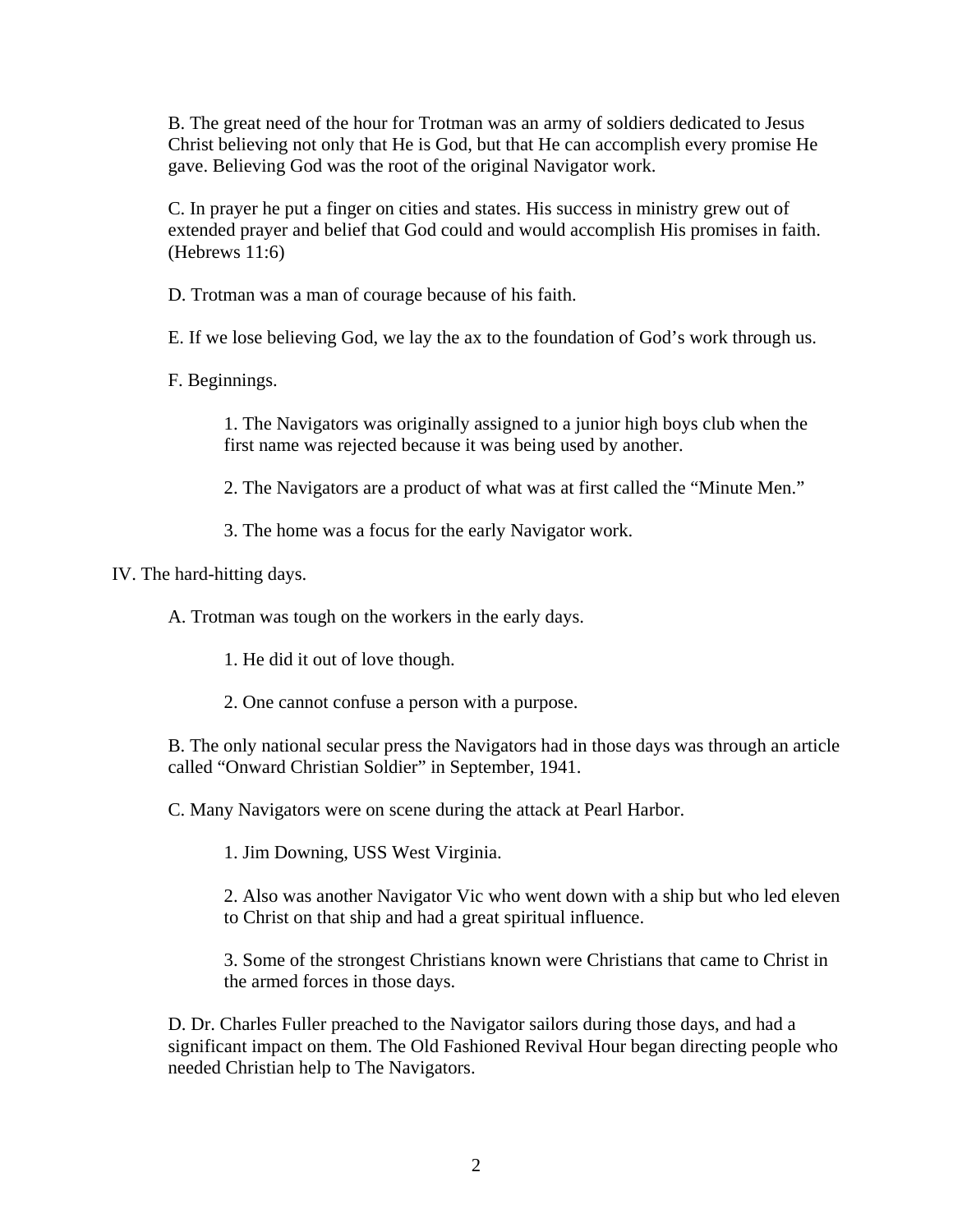E. The speaker was introduced to Trotman when he attended Bible school. He became introduced to the Navigator program and sought involvement in the program from Trotman.

1. When leading a Bible Conference, Trotman offered his help and the two began meeting one-on-one.

2. Eventually Sanny went on staff with Trotman in September 1941.

F. The Topical Memory System grew out of providing topical Scripture verses for service men to memorize.

G. Many service men were coming to Christ during this time period.

H. Staff began living in communal homes.

I. Trotman joined the board of directors for Wycliffe Bible Translators.

V. Softening the man.

A. At the end of the 40s, Trotman went through a very difficult time.

1. His child was born with a mental handicap.

2. A personal attack against Trotman almost ended the entire ministry led by one of the most well known Navigators at the time. Accusations were made about accusing others of wrong in asking for finances. Trotman made apologies, but the accusations increased from within the movement and letters reached Christians leading movements all over the world.

3. God had mellowed him through these events.

B. Observations about the attack.

1. The principle of man-to-man really began to emerge during this time. (2 Timothy 2:2)

2. What undergirded Trotman during this time were the promises of God. We ought to be extra careful in pointing the finger. (Isaiah 54:17)

3. Success and suffering go together. When someone is experiencing fruit it is often because someone has suffered before that person.